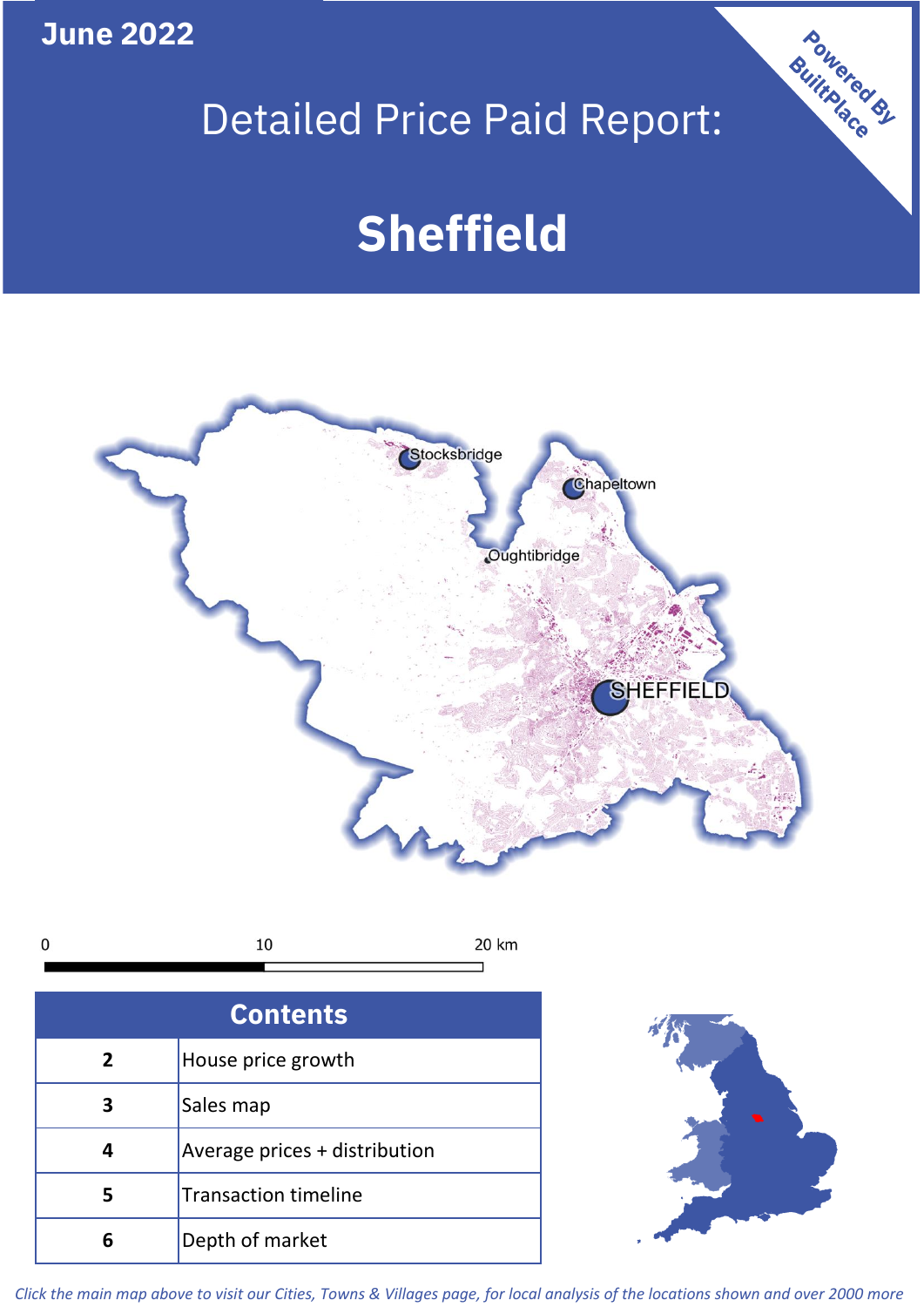#### **Headline Data**

|                     | <b>Current level</b> | 3 month  | <b>Annual</b> | 5 year   | 10 year |
|---------------------|----------------------|----------|---------------|----------|---------|
| <b>House prices</b> | £200,310             | 1.1%     | 4.8%          | 33.0%    | 60.2%   |
| <b>Transactions</b> | 6,540                | $-11.9%$ | 5.3%          | $-12.4%$ | 23.5%   |

# **House Price Growth (April 2022 data)**

#### *Annual Change in House Prices*



House prices in Sheffield grew by 4.8% in the 12 months to April 2022 (based on 3-month smoothed data). By comparison national house prices grew by 10.7% and prices in Yorkshire and The Humber grew by 10.0% over the same period.

Sheffield house prices are now 37.6% above their previous peak in 2007, compared to +33.2% for Yorkshire and The Humber and +52.9% across England.



#### *Year-To-Date Change in House Prices, December to April*

Local prices have grown by 1.7% in 2022 so far, compared to growth of 6.7% over the same period last year.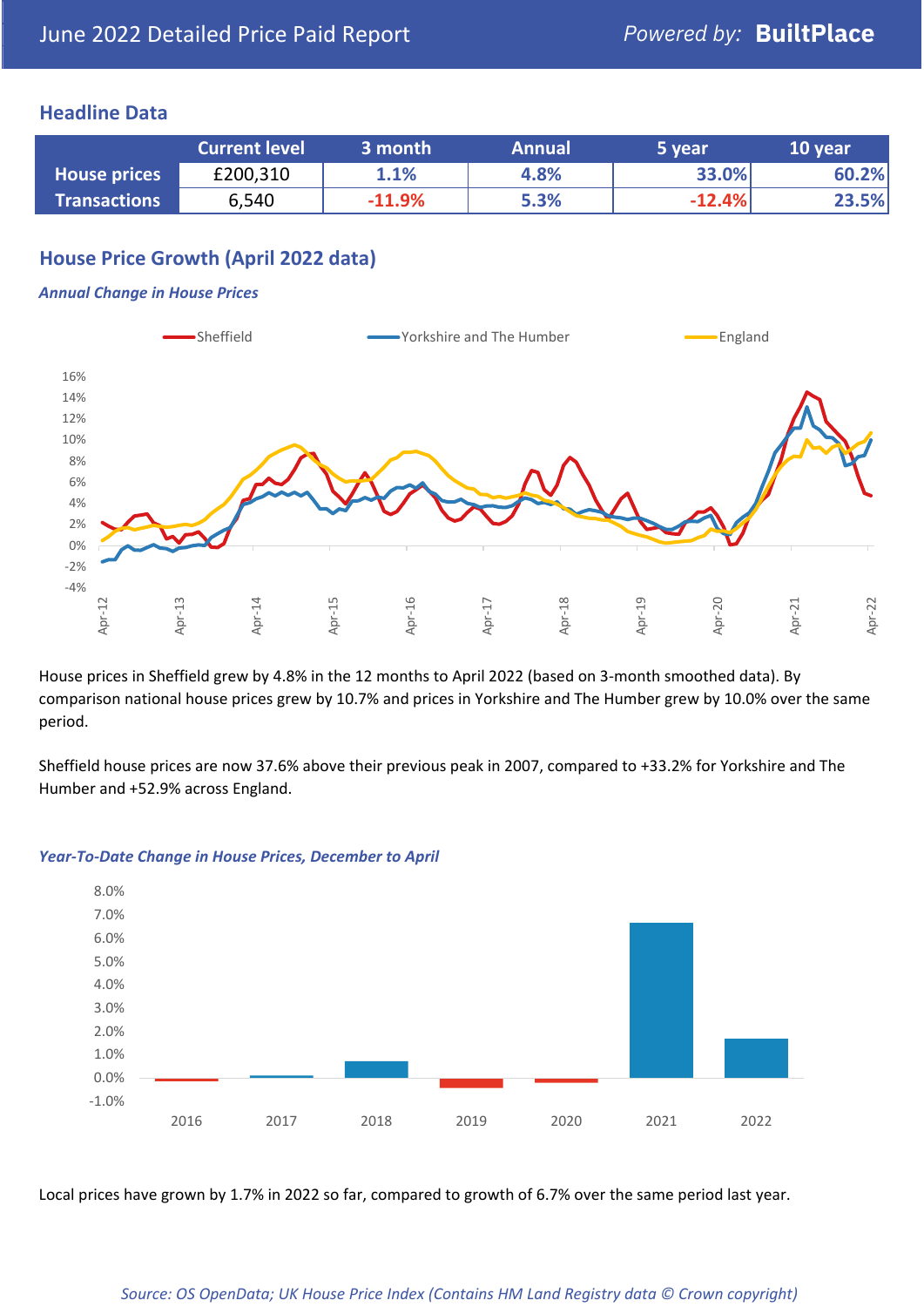# **House Price Map**

*12 months to April 2022*



*Each point is one postcode, coloured by the average value relative to all sales in this local authority (price bands are LA-specific quintiles).*

# **Map Key**

| Min      | Max      |                            |
|----------|----------|----------------------------|
| Up to    | £121,000 | 1st quintile / lowest 20%  |
| £121,000 | £156,000 | 2nd quintile               |
| £156,000 | £199,000 | 3rd quintile               |
| £199,000 | £288,000 | 4th quintile               |
| £288,000 | and over | 5th quintile / highest 20% |

#### *Source: OS OpenData; UK House Price Index (Contains HM Land Registry data © Crown copyright)*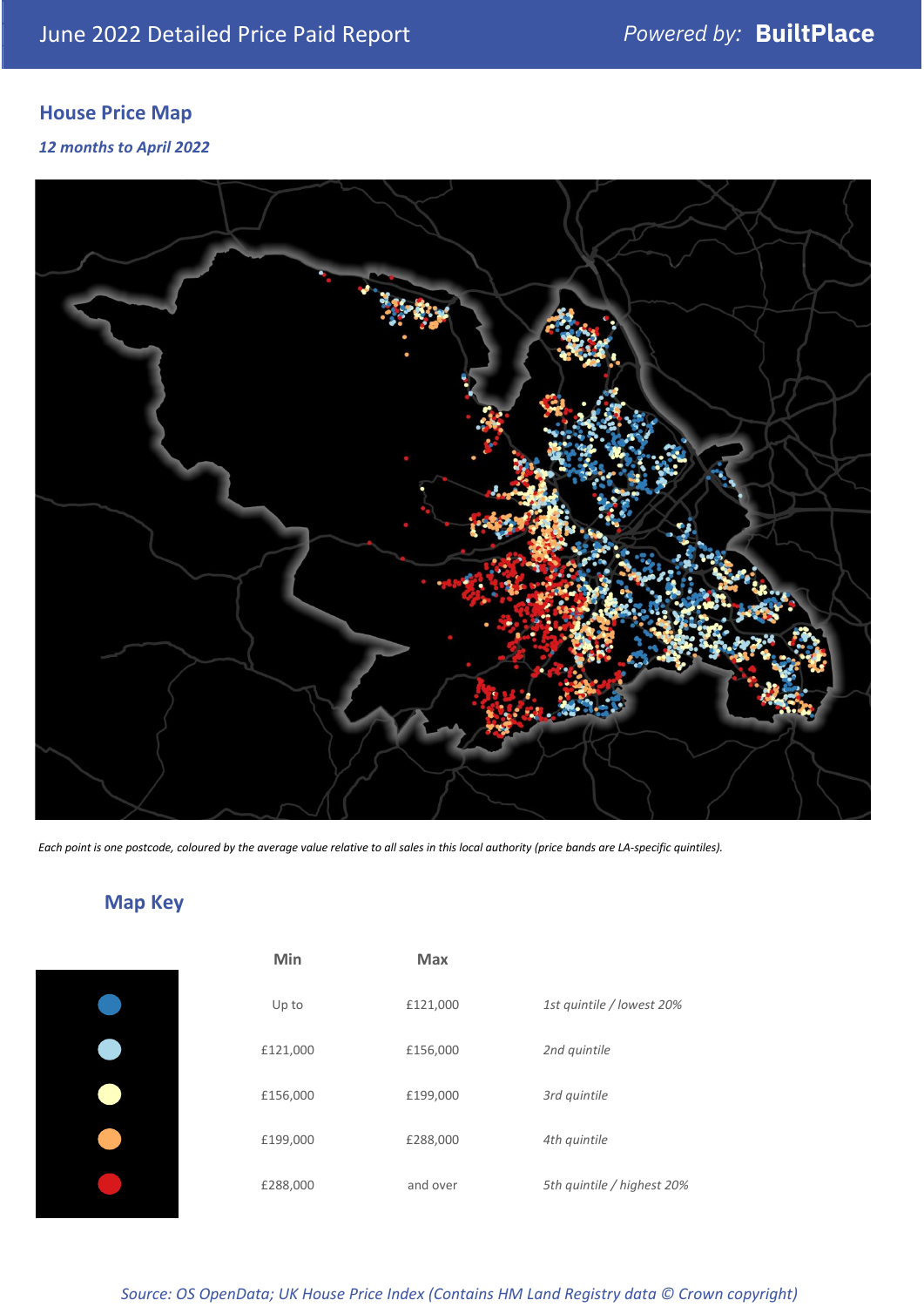# **Average House Price by Property Type**

#### *12 months to April 2022*



|                 | <b>New</b> | <b>Second hand</b> |  |  |
|-----------------|------------|--------------------|--|--|
| <b>Flat</b>     | £183,176   | £151,994           |  |  |
| <b>Terraced</b> | £241,195   | £180,493           |  |  |
| Semi-detached   | £236,996   | £214,890           |  |  |
| <b>Detached</b> | £331,814   | £418,694           |  |  |

### **House Price Distribution by Year**

*All properties, by price band and calendar year (2020 = year to date)*

|                    | 1997 | 2002 | 2007 | 2012 | 2017 | 2019 | 2020 |
|--------------------|------|------|------|------|------|------|------|
| <b>Under £100k</b> | 93%  | 72%  | 23%  | 32%  | 23%  | 12%  | 10%  |
| £100-200k          | 7%   | 23%  | 59%  | 48%  | 49%  | 47%  | 50%  |
| E200-300k          | 1%   | 3%   | 12%  | 13%  | 17%  | 21%  | 21%  |
| £300-400k          | 0%   | 1%   | 3%   | 4%   | 6%   | 9%   | 9%   |
| £400-500k          | 0%   | 0%   | 1%   | 2%   | 3%   | 4%   | 4%   |
| £500k-1m           | 0%   | 0%   | 1%   | 2%   | 2%   | 5%   | 5%   |
| £1-2m              | 0%   | 0%   | 0%   | 0%   | 0%   | 0%   | 0%   |
| <b>Over £2m</b>    | 0%   | 0%   | 0%   | 0%   | 0%   | 0%   | 0%   |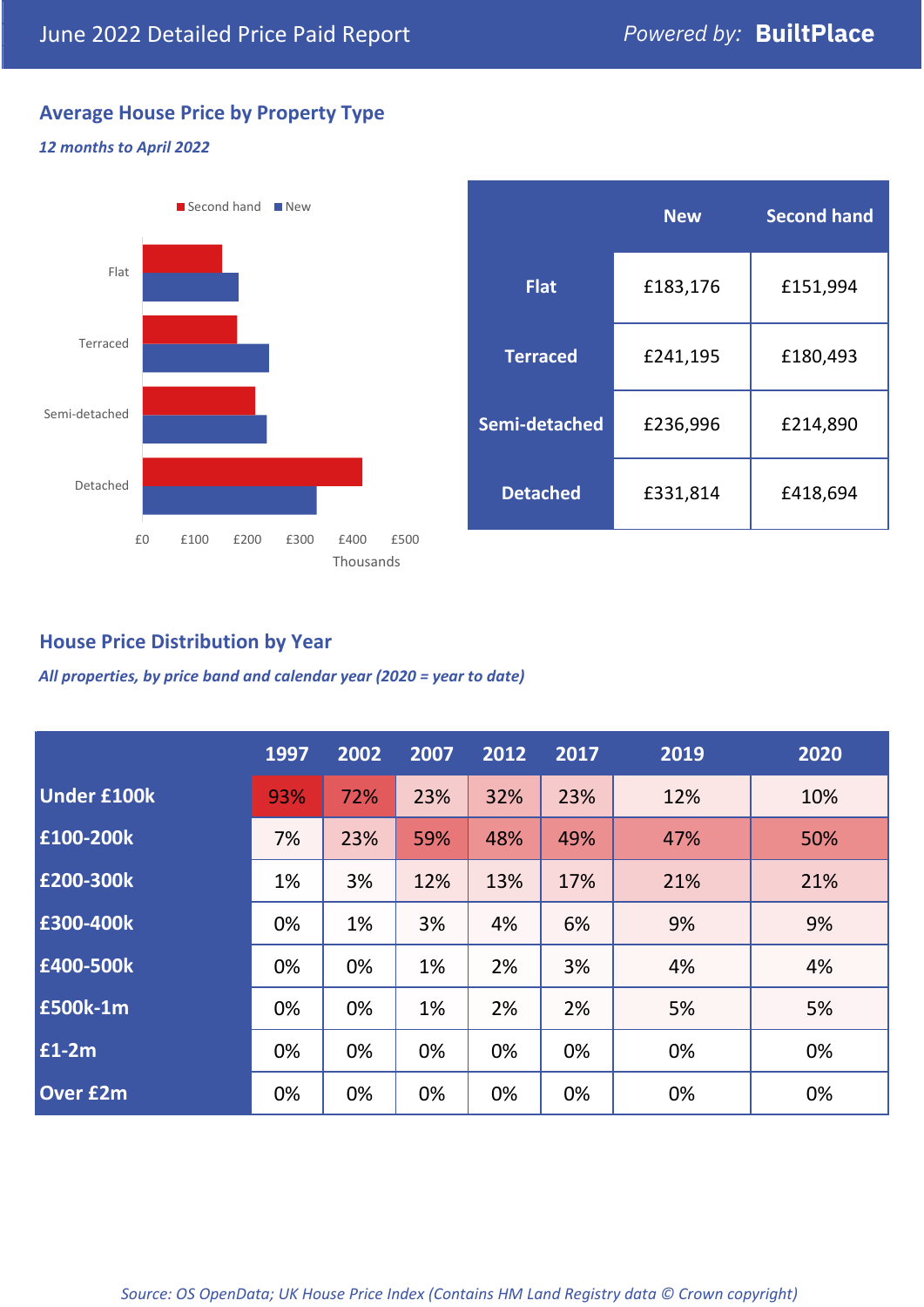# **Transactions (February 2022 data)**

*Annual Transactions, Indexed (2001-05 average = 100)*



There were 6,540 transactions in Sheffield during the 12 months to February 2022. This is 63% of the average from 2001- 05 and suggests activity is significantly below pre-downturn levels.

Transactions in Sheffield have fallen by 14.7% since 2014, compared to changes of -0.1% for Yorkshire and The Humber and -7.7% for England.



#### *Cash and New Build Sales as % of Total, by Year*

*Note: The data on this page EXCLUDES transactions identified as transfers under a power of sale/repossessions, buy-to-lets (where they can be identified by a mortgage), and transfers to non-private individuals - i.e. it comprises only Land Registry 'A' data.*